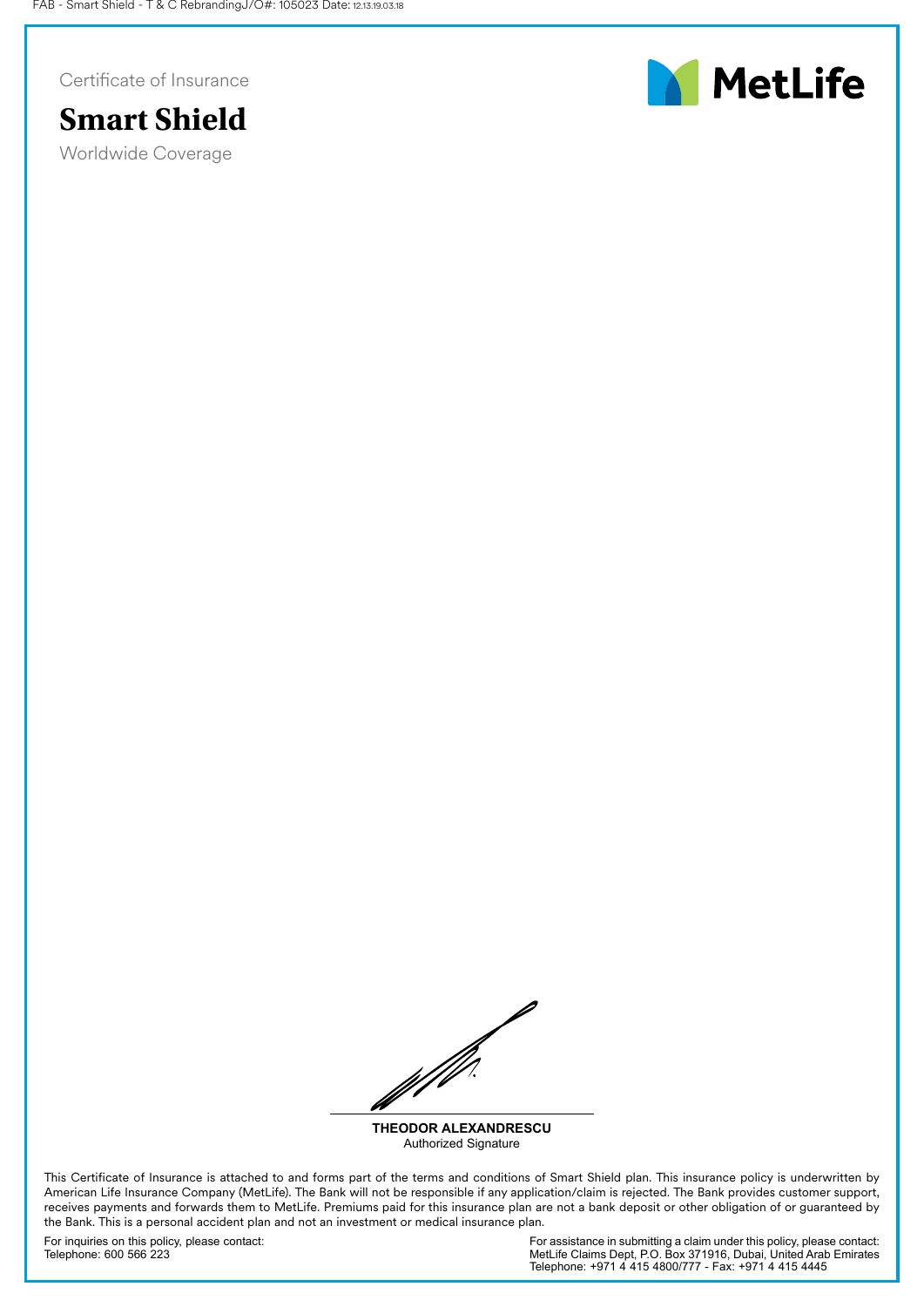# **Smart Shield**

**الشروط و األحكام** Conditions and Terms

# **الدرع الذكي**



# **الجزء 1 – التعريفات Definitions - 1 Part**

**"Beneficiary(ies)"** wherever used in this policy means the person(s) designated as Beneficiary (ies) in the Certificate of Insurance.

**"Benefit Amount"** wherever used in this policy means the respective amount stated in the Schedule of Benefits in the Certificate of Insurance, with respect to each Named Insured.

**"Certificate of Insurance"** wherever used in this policy means the individual certificate issued to the Insured Person duly signed by the Company setting forth a statement as to the insurance protection to which the Named Insured is entitled and which includes the Certificate number, the name of the Named Insured, the benefits, limits as well as the Policy Effective Date and premium.

**"Company"** wherever used in this policy means American Life Insurance Company (MetLife).

**"Country of Issue"** wherever used in this policy means the "United Arab Emirates".

**"Deductible"** wherever used in this policy means the amount of expense or loss, as stated in the Schedule of Benefits, to be paid by the Named Insured, before the policy benefits become payable.

**"Hospital"** wherever used in this policy means an establishment which meets all of the following requirements: (1) holds a license as a Hospital, if licensing is required in the country or governmental jurisdiction; (2) operates primarily for the reception, care and treatment of sick, ailing or injured persons as in-patients; (3) provides 24-hour a day nursing service by registered or graduate nurses; (4) has a staff of one or more Physicians available at all times; (5) provides organized facilities for diagnosis and major surgical procedures; (6) is not primarily a clinic, nursing, rest or convalescent home or similar establishment and is not, other than incidentally, a place for alcoholics or drug addicts; (7) maintains X-ray equipment and operating room facilities.

**"Injury"** wherever used in this policy means accidental bodily Injury, occurring whilst this policy is in force, caused solely and directly by violent, accidental, external means as to the Named Insured, whose Injury is the basis of claim and resulting, directly and independently of all other causes, in a loss covered under this policy.

**"Insured Person"** wherever used in this policy means an individual named in the Certificate of Insurance between the ages of eighteen (18) fifty nine (59) years who applies for insurance through the Bank, and whose Debit Card / Visa / MasterCard Credit Card / the Bank Account is debited towards premium under this policy and reported to the Company.

**"Named Insured"** wherever used in this policy means the Insured Person, and/or the Spouse of the Insured Person, named in the Certificate of Insurance.

**"Permanent"** wherever used in this policy means total irremediable loss of use which has continued uninterruptedly for a period of at least twelve (12) calendar months and at the expiry of this period is beyond hope of improvement.

**"Physician"** wherever used in this policy means a person legally licensed to practice medicine and/or surgery other than the Named Insured or a member of the Named Insured's immediate family or an employer / employee of the Named Insured.

**"المستفيد/المستفيدون"** أينما وردت في هذه الوثيقة تعني الشخص أو األشخاص **َ ُ** المعينين كمستفيد(ين) في شهادة التأمين. َ ُ

**"قيمة المنفعة"** أينما وردت في هذه الوثيقة تعني المبلغ المذكور في جدول المنافع في شهادة التأمين فيما يتعلق بكل مؤمن عليه مسمى.

**"شهادة التأمين"** أينما وردت في هذه الوثيقة، تعني شهادة التأمين الفردية الصادرة للمؤمّن عليه والموقّعة أصولاً من الشركة التي تحدد التغطية التأمينية التي يستفيد منها المؤمن عليه المسمى و تتضمن على رقم الشهادة، إسم المؤمن عليه المسمى، المنافع، ُ ُ الحدود بالإضافة إلى تاريخ نفاذ الوثيقة و القسط. ّ

**"الشركة"** أينما وردت في هذه الوثيقة تعني أميركان اليف إنشورنس كومباني (متاليف).

**"بلد اإلصدار"** أينما وردت في هذه الوثيقة تعني دولة "اإلمارات العربية المتحدة".

**"مبلغ التحمل"** أينما وردت في هذه الوثيقة تعني مبلغ المصاريف أو الخسارة كما هو مذكور في جدول المنافع والذي يجب أن يدفعه المؤمن عليه المسمى قبل أن تصبح منافع الوثيقة قابلة للدفع. ِّ

**"مستشفى"** أينما وردت في هذه الوثيقة تعني مؤسسة تتوافر فيها جميع المتطلبات التالية: (1) تحمل رخصة للعمل كمستشفى إن كانت الرخصة مطلوبة قانونا في البلد أو في منطقة السلطة الحكومية؛ (2) تعمل في االساس إلستقبال وعناية ومعالجة المرضى و المصابين كمرضى داخليين؛ (3) تزود خدمات تمريضية على مدار أربع وعشرين 24 ساعة يومياً تقدمها ممرضات مجازات؛ (٤) تضم في عداد مستخدميها طبيباً أو أكثر يمكن مراجعته في أي وقت؛ (5) تزود تسهيالت منظمة للتشخيص و العمليات الجراحية الكبرى؛ (٦) ليست أساساً عيادة أو داراً للتمريض أو داراً للراحة أو النقاهة أو ما يشابهها و ليست، إال بصفة عرضية، مكانا لمعالجة مدمني الخمر و المخدرات؛ (7) مجهزة بمعدات لألشعة وغرف للعمليات الجراحية. ًَ ً

**"إصابة"** ينما وردت في هذه الوثيقة تعني اصابة جسدية ناجمة عن حادث يصيب أ المؤمن عليه المسمى خالل سريان مفعول هذه الوثيقة نتيجة تعرضه المباشر لوسائل عنيفة، عرضية، خارجية و تكون إصابته أساسا للمطالبة و تؤدي مباشرة و استقالال عن جميع الأسباب الأخرى الى خسارة تغطيها الوثيقة. ً

**"المؤمن عليه"** أينما وردت في هذه الوثيقة تعني، أي شخص ذكر إسمه في شهادة **َّ ُ** التأمين و الذي يتراوح عمره ما بين الثمانية عشر (18) والتاسعة و الخمسين (59) عاما، والذي تقدم بطلب التأمين من خالل البنك و خصم قسط تأمين هذه الوثيقة من بطاقة الخصم الخاصة به/بطاقته اإلئتمانية فيزا/ماستر كارد أو من حسابه لدى البنك و تم إعالم الشركة بذلك. ً

**"المؤمن عليه المسمى"** أينما وردت في هذه الوثيقة تعني الشخص المؤمن عليه و/أو َّ ُ **ُ َّ ُ** زوجه وكما هو مذكور في شهادة التأمين.

**"الدائم"** أينما وردت في هذه الوثيقة تعني الفقدان الكامل لإلستعمال الوظيفي غير القابل للمعالجة والذي يكون قد استمر بدون انقطاع لمدة إثني عشر (12) شهرا متتاليا ً ً على الأقل منذ وقوعه والذى يكون فى نهاية هذه المدة غير قابل للتحسن.

ً الجراحة، على أن لا يكون المُؤمَّن عليه المُسمى نفسه أو أحد أفراد عائلته المقربين أو رب عمل المُؤمَّن عليه المُسمى او موظف عنده. أينما وردت في هذه الوثيقة تعني شخص مرخص قانونا لمزاولة الطب و/أو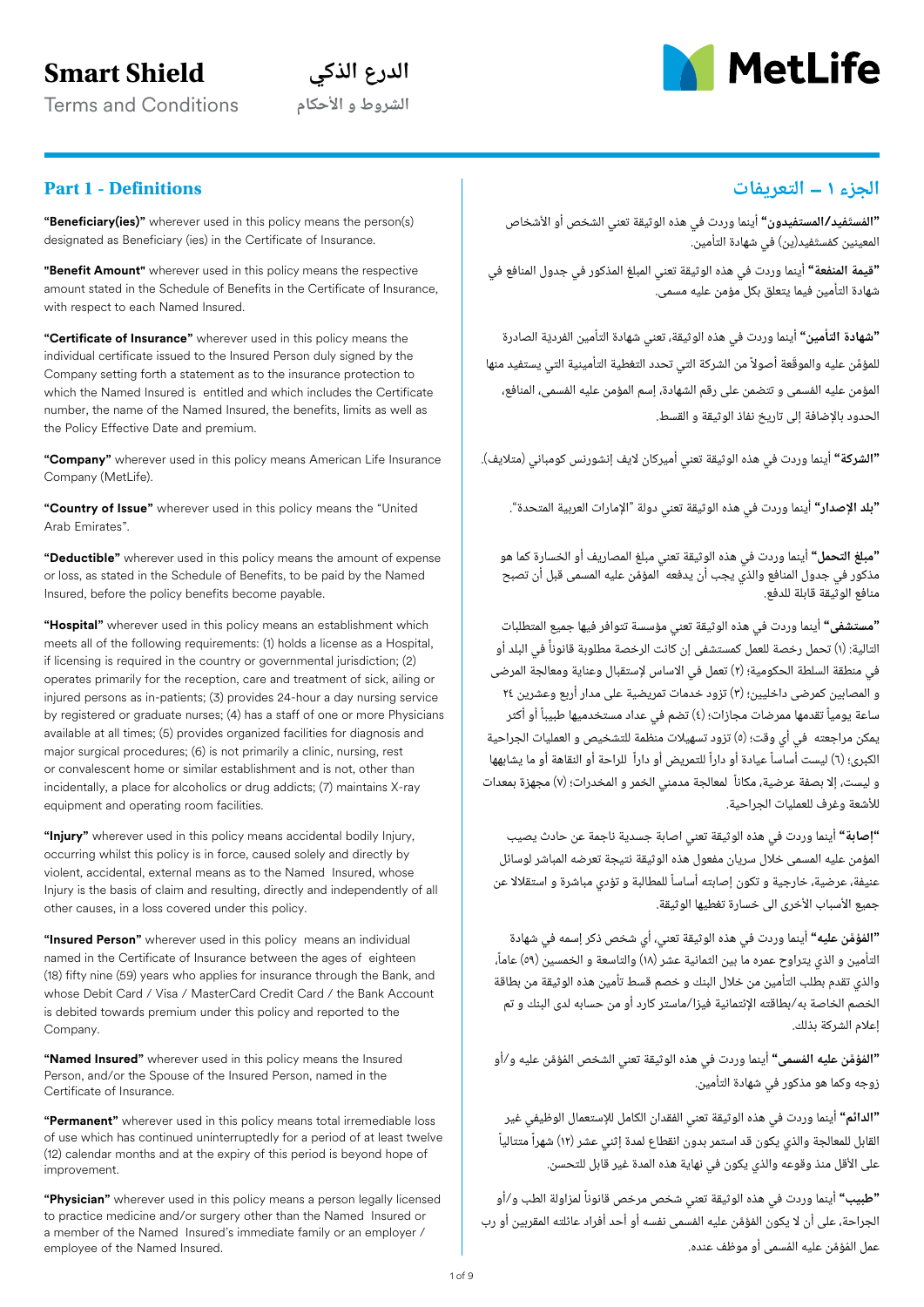**"Policy Effective Date"** wherever used in this policy means the date when this policy takes effect. This date is stated in the Certificate of Insurance.

**"Pre-existing Conditions"** wherever used in this policy means any physical condition that was diagnosed, treated, or for which a Physician was consulted, at any time prior to the Policy Effective Date.

**"Reasonable, Customary and Necessary"** wherever used in this policy means any medical charge which is charged for treatment, supplies or medical services medically necessary to treat the Named Insured's condition and does not exceed the usual level of charges for similar treatment, supplies or medical services in the locality where the expenses are incurred; and does not include charges that would not have been made if no insurance existed.

**"Schedule" or "Schedule of Benefits"** wherever used in this policy means the Schedule of Benefits in the Certificate of Insurance which is attached hereto and which forms a part of this policy.

**"Spouse"** wherever used in this policy means the Insured Person's legally married husband or wife between the ages of eighteen (18) and fifty nine (59) years and is named in the Certificate of Insurance.

**"Terrorist Act"** wherever used in this policy means any actual or threatened use of force or violence directed at or causing damage, Injury, harm or disruption, or commission of an act dangerous to human life or property, against any individual, property or government, with the stated or unstated objective of pursuing economic, ethnic, nationalistic, political, racial or religious interests, whether such interests are declared or not. Robberies or other criminal acts, primarily committed for personal gain and acts arising primarily from prior personal relationships between perpetrator/s and victim/s shall not be considered Terrorist Acts. 'Terrorist Act' shall also include any act which is verified or recognized as an act of terrorism by the relevant government of the country where the act occurs.

**"Totally and Permanently Disabled"** wherever used in this policy means the Named Insured is unable to engage in any occupation or employment for compensation or profit for the rest of his/her life.

If at the time of the Loss the Named Insured is unemployed, Totally and Permanently Disabled shall mean the Total and Permanent inability to perform all of the usual and customary duties and activities of a person of like age and sex.

**"VAT"** means any Value Added Tax payable on the supply of goods, services or other things in accordance with the provisions of VAT Law.

**"VAT Law"** means the federal law number (8) of 2017 on Value Added Tax, as amended in the United Arab Emirates.

**"War"** means War or Warlike operations (whether War be declared or not) or invasion, act of foreign enemy, hostilities, mutiny, riot, civil commotion, civil War, rebellion, revolution, insurrection, conspiracy, military or usurped power, martial law or state of siege, or any of the events or causes which determine the proclamation or maintenance of martial law or state of siege.

## **Part 2 - Benefits**

The coverages stated hereunder subject to the "General Exceptions" stated under Part 5 and the limitations stated under Part 6 "Uniform Provisions" below, are valid only in respect of the Benefits specifically indicated in the Schedule of Benefits by the insertion of the amount of indemnity, is limitation and payment of the appropriate premium.

**"تاريخ نفاذ الوثيقة"** أينما وردت في هذه الوثيقة تعني تاريخ بدء سريان مفعول الوثيقة، ان هذا التاريخ مذكور في شهادة التأمين.

**"الحالة السابقة للتأمين"** أينما وردت في هذه الوثيقة، تعني أي حالة جسدية تم تشخيصها أو تطلبت عالجا أو أوصى الطبيب بعالجها بتاريخ سابق لتاريخ نفاذ الوثيقة. أ ً

**"المعقولة، المتعارف عليها و الضرورية"** أينما وردت في هذه الوثيقة، تعني أية مصاريف طبية تطلب كثمن لمعالجة، تجهيزات أو خدمات طبية ضرورية لعالج حالة ّ ُ المُؤمَّن عليه المسمى والتي لا تتجاوز الحد الاعتيادي للنفقات لقاء نفس المعالجة، التجهيزات أو خدمات طبية في المنطقة التي تم دفع مثل تلك التكاليف فيها وال تشتمل النفقات التي ما كانت لتطلب في حال عدم وجود تأمين. ٔ,

**"جدول" أو "جدول المنافع"** أينما وردت في هذه الوثيقة تعني جدول المنافع في شهادة التأمين المرفقة بهذه الوثيقة و التي تشكل جزءا من الوثيقة. ً

**"الزوج"** أينما وردت في هذه الوثيقة تعني الزوج (أو الزوجة) القانوني للمؤمن عليه َّ ُ والذي يتراوح عمره ما بين الثمانية عشر (18) والتاسعة و الخمسين (59) عاما والمذكور اسمه في شهادة التأمين. ً

**"الفعل اإلرهابي"** أينما وردت في هذه الوثيقة يعني اإلستخدام الفعلي أو المحتمل للقوة أو العنف بغرض أو لتسبيب الضرر، اإلصابة، األذى أو التمزيق أو مباشرة أي عمل خطير على الحياة البشرية او الملكية ضد اي فرد او ملكية او حكومة بغرض مُعلن او غير مُعلن لتحقيق مصالح اقتصادية، عرقية، قومية، سياسية، عنصرية أو دينية، سواء كانت تلك المصالح معلنة أو غير معلنة. ولا تُعتبر السرقات أو التصرفات الإجرامية الأخرى والتى يتم ارتكابها بشكل أساسي لمكاسب شخصية وتصرفات تنشأ أساسا من عالقات شخصية سابقة بين مرتكبها والضحايا أنها أعمال إرهابية. كما يشمل »العمل اإلرهابي« أي تصرف محدد أو معروف للحكومة (المعنية) التي يحدث فيها العمل على أنه عمل إرهابي. ֧֧֧֪֖֚֚֚֚֚֡֟֓֕֓֕֓֕֓֕֓֕֓֝֬֝֬֝֬֝֬**֞** ُ ֧֖֖֖֖֖֖֖֖֖֚֚֚֚֚֚֚֚֚֚֚֚֚֚֝֟֓֬**֓** ً

**"عاجزاً عجزاً كلياً ودائماً"** أينما وردت في هذه الوثيقة تعني أن المُؤمَّن عليه المُسمَّى غير قادر أبدا على القيام بأي عمل مقابل أجر أو ربح طوال حياته / حياتها. ً

إذا كان المؤمن عليه المسمى وقت وقوع الخسارة عاطال عن العمل (أو غير عامل) فإن عبارة عاجزاً كلياً ودائماً تعني العجز الكلي الدائم عن القيام بجميع المهام و النشاطات المعتادة والمألوفة لشخص في مثل سنه وجنسه.

**"ضريبة القيمة المضافة"** تعني أي ضريبة قيمة مضافة مستحقة الدفع عن توريد البضائع أو تقديم الخدمات أو غيرها بما يتفق مع األحكام الواردة في قانون ضريبة القيمة المضافة.

**"قانون ضريبة القيمة المضافة"** يعني القانون االتحادي رقم (8) لسنة 2017 في شأن ضريبة القيمة المضافة وتعديالته في اإلمارات العربية المتحدة.

**"حرب"** تعني الحرب أو العمليات شبه الحربية (سواء اكانت حرب معلنة ام ال) أو غزو أو عمل عدو خارجي أو اعمال عدوانية أو تمرد أو فتنة أو هيجان أو شغب اهلي أو حرب اهلية أو عصيان أو ثورة أو اعمال عنف أو مؤامرة أو حكم مغتصب أو حكم عرفي أو قانون عرفي أو حالة حصار أو أي من االحداث أو االسباب التي تحمل على اعالن أو ابقاء القانون العرفي أو حالة الحصار.

# **الجزء 2 – المنافع:**

إن التغطيات المذكورة أدناه مع مراعاة "االستثناءات العامة" الواردة في الجزء الخامس أدناه والتحديدات المذكورة في الجزء السادس "األحكام الموحدة" أدناه تسري فقط بالنسبة للمنافع المحددة تفصيال في جدول المنافع و المبين في خانتها مبلغ التعويض العائد لها و حدوده و مبلغ القسط المطبق عليها.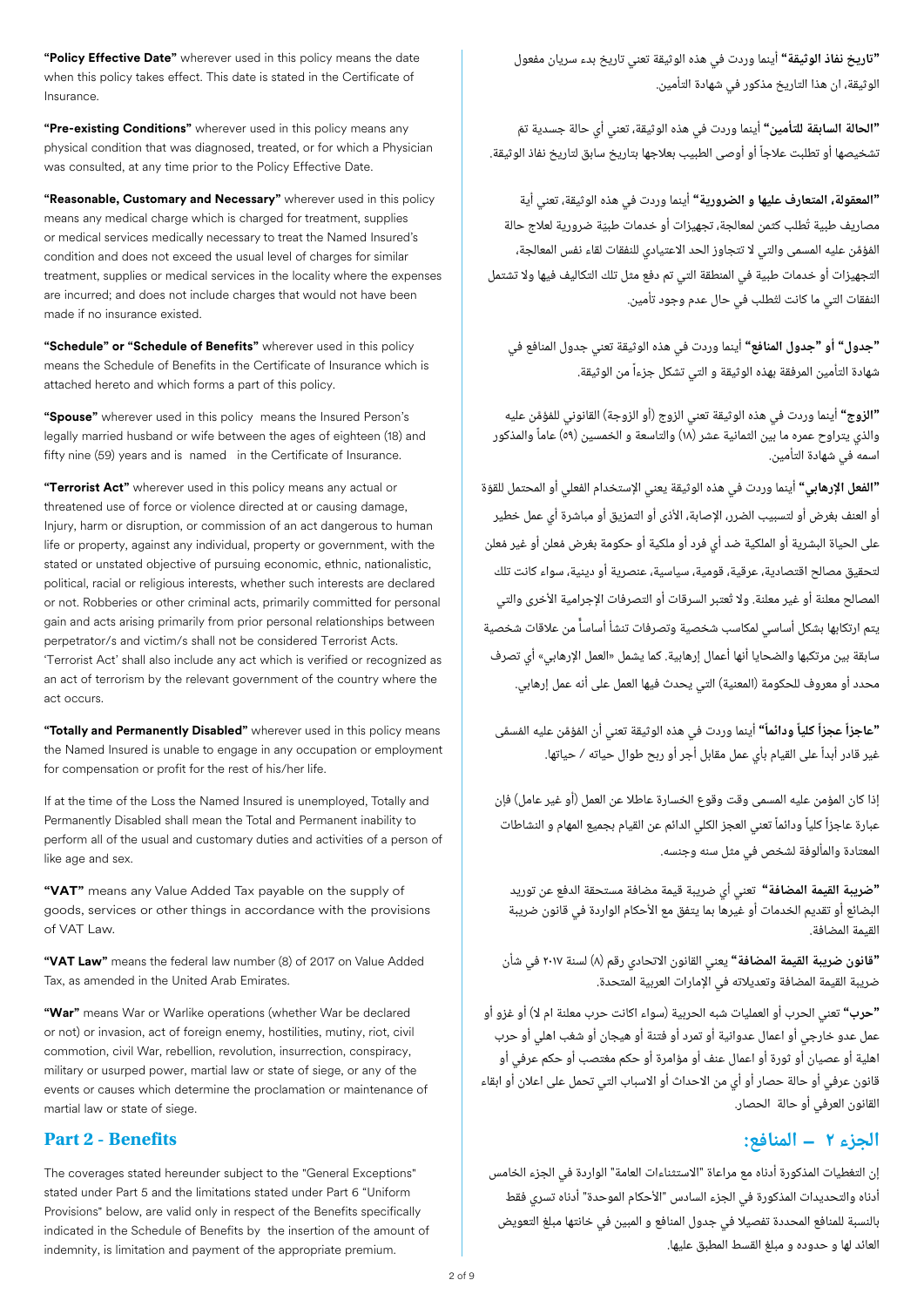**القسم :1 فقدان الحياة في حادث:** عندما تؤدي اإلصابة إلى فقدان حياة المؤمن عليه المُسمى ضمن مدة ثلاثمائة وخمسة وستون (٣٦٥) يوماً من تاريخ الحادث، ستدفع الشركة للمستفيد (ين) قيمة المنفعة كما هو محدد في جدول المنافع في شهادة التأمين، ناقصاً أي مبلغ آخر دُفِعَ أو قابل للدفع بموجب القسم (٢) و/أو القسم (٣).

**القسم :2 فصل األعضاء، فقدان البصر، السمع، والنطق في حادث:** عندما تؤدي اإلصابة إلى حدوث أي من الخسائر التالية للمؤمن عليه المسمى خالل ثالثمائة وخمسة وستون (365) يوما من تاريخ وقوع الحادث، ستقوم الشركة بدفع النسبة المئوية المنطبقة من قيمة المنفعة وفق ما يلي: ً

| خسارة كلية لـ:<br>النسبة                                                                                                                                                                                                                |  |
|-----------------------------------------------------------------------------------------------------------------------------------------------------------------------------------------------------------------------------------------|--|
|                                                                                                                                                                                                                                         |  |
|                                                                                                                                                                                                                                         |  |
|                                                                                                                                                                                                                                         |  |
|                                                                                                                                                                                                                                         |  |
|                                                                                                                                                                                                                                         |  |
|                                                                                                                                                                                                                                         |  |
|                                                                                                                                                                                                                                         |  |
|                                                                                                                                                                                                                                         |  |
|                                                                                                                                                                                                                                         |  |
| إصبعا الإبهام والسبابة ليد واحدة.                                                                                                                                                                                                       |  |
| $\bullet$ . The contract of the contract of the contract of the contract of the contract of the contract of the contract of the contract of the contract of the contract of the contract of the contract of the contract of the co<br>. |  |

**"خسارة"** أينما وردت في هذه الوثيقة تعني الفقدان الكامل لإلستعمال الوظيفي أو الفصل الكامل والدائم:

1) بالنسبة لليد أو القدم: عند أوفوق مفصل المعصم أوالكاحل.

2) بالنسبة لإلبهام والسبابة: عند أو فوق المفاصل السنعية السالمية.

3)بالنسبة للبصر أوالسمع أو النطق: الفقدان الكامل وغير القابل لإلستعادة؛ للبصر أو السمع أو النطق المصادق عليه من طبيب مرخص أخصائي في طب العيون أو طب الأنف والأذن والحنجرة.

في حالة وقوع أكثر من خسارة من الخسائر المنصوص عليها في هذا القسم فإن إجمالي التعويضات القابلة للدفع تحسب بجمع التعويضات الخاصة بكل خسارة مفردة وذلك لحد أقصى لا يتجاوز ١٠٠٪ من قيمة المنفعة.

**القسم ٣: العجز الكلي الدائم في حادث:** إذا أصبح الفؤمَّن عليه المسمى عاجزاً عجزاً كلياً ودائماً نتيجة لإصابة ضمن مدة ثلاثمائة وخمسة وستين (٣٦٥) يوماً من تاريخ الحادث و استمر هذا العجز لمدة إثتني عشر (١٢) شهراً متتالياً وكان العجز كلياً، ومستمراً و دائماً في نهاية المدة، تدفع الشركة قيمة المنفعة المنطبقة على المؤمن عليه المسمى وفقاً لجدول المنافع في شهادة التأمين ناقصاً أي مبلغ آخر دُفِعَ أو يُدفَع بموجب القسم (2).

**القسم :٤ بدل التعليم:** عندما تؤدي اإلصابة إلى فقدان الحياة (كما هو معرف في القسم ١) أو فصل الأعضاء، فقدان البصر، السمع، النطق في حادث (كما هو معروف في القسم 2) أو العجز الكلي الدائم (كما هو معروف في القسم 3) للمؤمن عليه سيتم تطبيق نفس النسب المئوية من المنفعة الموجودة تحت األقسام 2،1 و 3 على قيمة المنفعة الخاصة ببدل التعليم.

**القسم ٥: نقل واعادة الاسرة إلى الوطن:** عندما تؤدي الإصابة إلى فقدان الحياة (كما هو َّ ُ معرف في القسم 1) أو العجز الكلي الدائم (كما هو معرف في القسم 3) للمؤمن عليه، تدفع الشركة قيمة منفعة نقل واعادة االسرة إلى الوطن كما هو محدد في جدول المنافع.

**Section 1: Loss of Life due to Accident:** When Injury results in Loss of Life of a Named Insured within three hundred sixty five (365) days from the date of the accident, the Company will pay the Benefit Amount as stated in the Schedule of Benefits in the Certificate of Insurance to the Beneficiary(ies), less any other amount paid or payable under Section 2 and/or Section 3.

**Section 2: Dismemberment, Loss of Sight, Hearing and Speech due to Accident:** When Injury results in any of the following Losses to the Named Insured within three hundred sixty five (365) days from the date of the accident, the Company will pay the Named Insured the applicable percentage of the Benefit Amount as indicated below:

| <b>Permanent Loss of:</b> | Percentage |
|---------------------------|------------|
|                           |            |
|                           |            |
|                           |            |
|                           |            |
|                           |            |
|                           |            |
|                           |            |
|                           |            |
|                           |            |
|                           |            |

**"Loss"** wherever used in this policy means the total loss of functional use or complete and Permanent severance:

- 1) With reference to hand or foot: at or above the wrist or ankle joint.
- 2) With reference to thumb and index finger: at or above the metacarpophalangeal joints.
- 3) With reference to sight, hearing or speech: the entire and irrecoverable Loss of Sight, Hearing or Speech certified by a licensed Physician specializing in ophthalmology or otolaryngology.

In case of occurrence of more than one of the Losses specified above, the total indemnity payable hereunder is established by adding the indemnity corresponding to each single Loss up to a maximum limit of 100% of the Benefit Amount.

**Section 3: Permanent Total Disability due to Accident:** When, as the result of Injury and commencing within three hundred sixty five (365) days from the date of the accident, the Named Insured is Totally and Permanently Disabled and such disability has continued for a period of twelve (12) consecutive months and its Total, continuous and Permanent at the end of this period, the Company will pay the Benefit Amount applicable to the Named Insured in accordance with the Schedule of Benefits in the Certificate of Insurance, less any amount paid or payable under Section 2.

**Section 4: Education Allowance:** The Company will pay the Education Allowance stated in the Schedule of Benefits if Injury results in Loss of Life (as defined in Section 1) or Dismemberment, Loss of Sight, Hearing or Speech (as defined in Section 2) or Permanent Total Disability (as defined in Section 3) of the Insured Person. The same benefit percentage under Sections 1, 2 and 3 will be applicable to the Benefit Amount of the Education Allowance.

**Section 5: Household and Relocation Allowance:** The Company will pay the Household and Relocation Allowance Benefit Amount stated in the Schedule of Benefits if Injury results in Loss of Life (as defined in Section 1) or Permanent Total Disability (as defined in Section 3) of the Insured Person.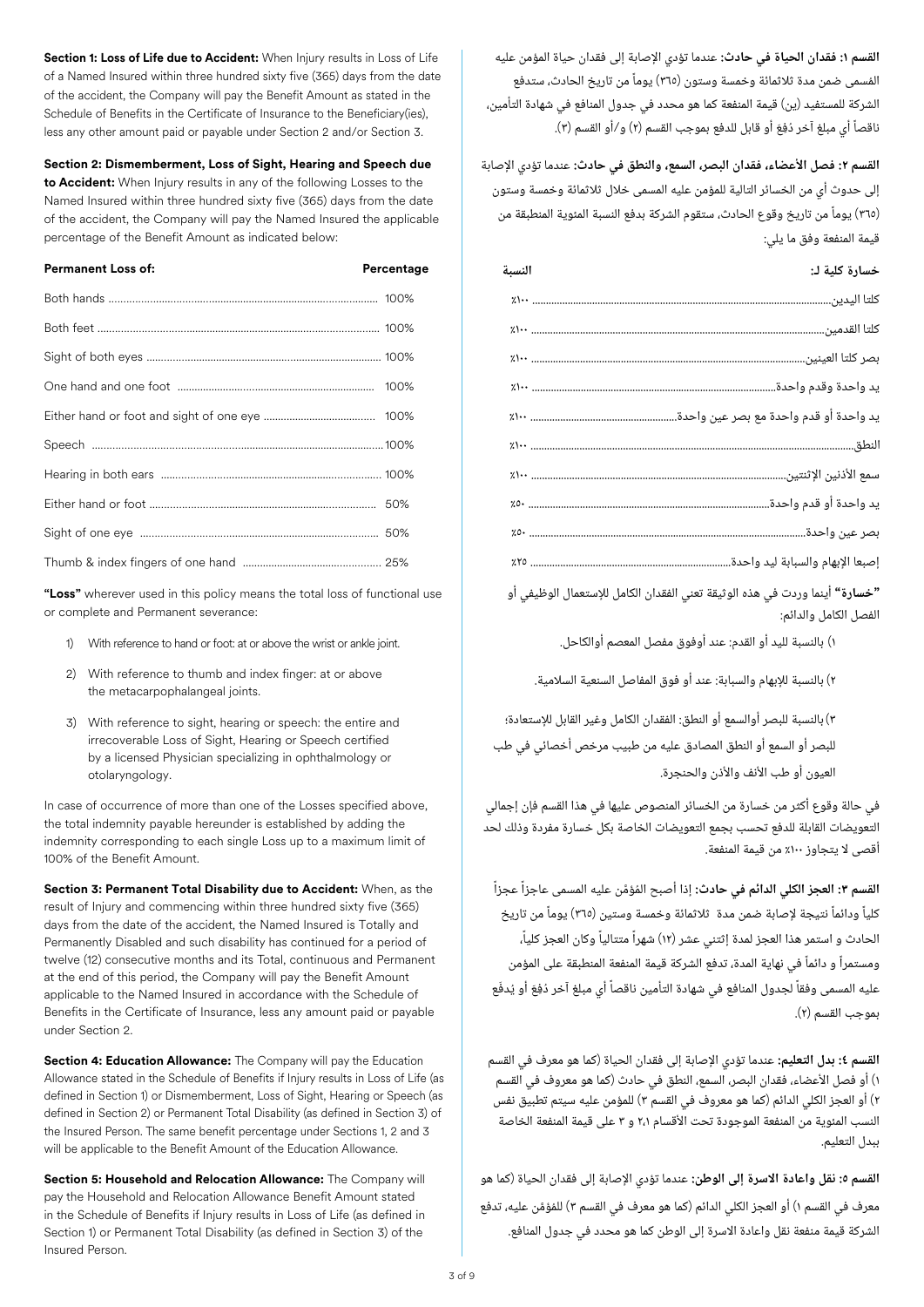**Section 6: Body Repatriation Benefit** : In the event of Loss of Life of the Named Insured, the Company will pay for those expenses as may reasonably be incurred in returning the body to the Named Insured's place of residence in his/her country, including but not limited to the cost of embalming, coffin and transportation of the body, not to exceed the amount payable stated in the Schedule of Benefits.

This benefit does not include the transportation expense of any person accompanying the body.

**Section 7: Accident Medical Expense Reimbursement:** When, by reason of Injury, and commencing within thirty (30) calendar days from the date of the accident, a Named Insured shall require treatment by a Physician, use of Hospital facilities, or the employment of a licensed or graduate nurse while at the Hospital, the Company will pay to the Named Insured the Reasonable, Customary and Necessary medical expenses incurred within fiftytwo (52) weeks from the date of the accident for such Physician's treatment, Hospital charges and nurses fees, which are in excess of the Deductible (if any) stated in the Schedule fo Benefits, but not to exceed the amount payable stated in Schedule of Benefits, as a result of any one accident.

**Limitations and Termination of Individual Insurance:** No benefit will be paid under any circumstances for more than one of the losses, the greatest for which provision is made in Section 1 "Loss of Life due to Accident" or Section 2 "Dismemberment, Loss of Sight, Hearing, Speech due to Accident" or Section 3 "Permanent Total disability due to Accident".

With the exception of Section 7, the occurrence of any specified loss/ losses in respect of a Named Insured for which the full Benefit Amount is payable shall at once terminate the Named Insured's insurance under this policy, but such termination shall be without prejudice to any claim originating out of the accident causing such loss. Further the termination of the Named Insured's insurance as a result of payment of the full Benefit Amount shall be without prejuidice to the Spouse's coverage who did not submit any claim or receive any Benefit Amount, which coverage shall remain in effect, subject to payment of due premiums, until it gets terminated as per article 7 "Termination Dates of Insurance" of Part 6 of this policy.

Coverage with respect to flying is limited to loss occurring while the Named Insured is riding solely as a fare paying passenger (but not as a pilot, operator or member of the crew) in or on, boarding or alighting from a certified passenger aircraft provided by a commercial airline on any regular, scheduled, special or chartered flight, and operated by a properly certified pilot flying between duly established and maintained airports.

# **الجزء ٤ ـ تأجيل تاريخ النفاذ Date Effective of Postponement - 4 Part**

No insurance provided by this policy shall become effective as to a Named Insured if such Named Insured is Hospital confined, disabled, or receiving payment for a claim when such insurance would otherwise take effect. The coverage on the Named Insured shall take effect thirtyone (31) calendar days after such Hospital confinement or disability terminates, or payment of claim ceases, whichever is the latter.

# **Part 5 - General Exceptions**

**This policy does not cover and no payment shall be made in respect to:** 

- **1. Any loss caused by or resulting from:**
	- **a) Intentionally self-inflicted Injury, suicide or any attempt thereat while sane or conscious;**
	- **b) War, invasion, act of foreign enemy, hostilities or Warlike**

**القسم :٦ اعادة الجثمان إلى الوطن:** في حال فقدان حياة المؤمن عليه المسمى، تدفع الشركة للمستفيدين النفقات المتكبدة والمعقولة إلعادة الجثمان إلى محل إقامة المؤمن عليه المسمى في موطنه األصلي بما في ذلك تكلفة الغسيل والكفين ونقل الجثمان في شهادة التأمين على أن ال يتجاوز هذه النفقات المبلغ المدفوع المحدد في جدول المنافع.

التشمل هذه المنفعة نقل أي شخص مرافق للجثمان.

**القسم ٧: إرجاع النفقات الطبية الناتجة عن حادث:** إذا احتاج المُؤمَّن عليه المسمى بسبب إصابة، وخالل ثالثين (30) يوما من تاريخ الحادث، الدخول إلى المستشفى كمريض مقيم وللمعالجة من قبل طبيب أو إلستخدام تجهيزات مستشفى أو إلستخدام ممرضة مرخصة اثناء إقامته في المستشفى تعيد الشركة للمُؤمَّن عليه المسمى المصاريف الطبية الضرورية والمعقولة والمتعارف عليها المتكبدة خالل إثنين وخمسين (52) أسبوعا من تاريخ الحادث وذلك عن تكاليف معالجة الطبيب، المستشفى وأجرة الممرضات والتي تتجاوز مبلغ التحمل (إن وجد) المبين في جدول المنافع، على أن ال تفوق تلك المصاريف المبلغ القابل للدفع المبين في جدول المنافع نتيجة لأي حادث واحد. ً ً

**قيود وإنتهاء التأمين:** لن يدفع مهما كانت الظروف لتعويض عن أكثر من خسارة واحدة من الخسائر التي يعوض عنها بموجب القسم (1) "تعويض فقدان الحياة في حادث" أو القسم (٢) "تعويض فصل الأعضاء، فقدان البصر، السمع، النطق في حادث" أو القسم (٣) "تعويض العجز الكلي الدائم في حادث".

باستثناء القسم ،7 إن وقوع أي من الخسائر المذكورة للمؤمن عليه المسمى والتي تدفع عنها قيمة المنفعة كاملة ينهي التأمين الخاص بالمؤمن عليه المسمى بموجب هذه الوثيقة فوراً. على أن هذا الإنهاء لن يؤثر في أية مطالبة نشأت عن الإصابة التي سببت الخسارة المذكورة. إضافة إلى ذلك، إن إنهاء التأمين الخاص بالمؤمن عليه المسمى كنتيجة لدفع كامل قيمة المنفعة سوف ال يؤثر على التغطية التأمينية الخاصة بالزوج الذي لم يقدم أية مطالبة أو يستلم أي مبلغ منفعة، حيث تبقى هذه التغطية مستمرة، بشرطة المحافظة على دفع االقساط المستحقة، حتى يتم إنهاءها بموجب الفقرة 7 "تواريخ إنتهاء التأمين" من الجزء السادس من هذه الوثيقة. ׇ֧֖֧֖֖֚֚֚֚֚֚֝<br>֧֪֪֪֝<u>֚</u> ً

# **الجزء 3 ـ تغطية السفر جوا Coverage Flying - 3 Part**

إن التغطية بالنسبة للسفر جواً تنحصر بالخسارة التي تحصل بينما يكون المُؤمَّن عليه المسمى راكبا فقط كمسافر (ال كربان أو مشغل أو أحد أفراد الطاقم) في أو على متن أو كنازل من طائرة للركاب معتمدة تقدمها شركة طيران تجارية ضمن رحلة جوية، منتظمة، مجدولة، خاصة أو مستأجرة و يقودها طيار مجاز، مسافرة بين مطارات منشأة ومحافظ عليها وفقا لألصول. ً ً

لا يكون أي تأمين بموجب هذه الوثيقة نافذاً بالنسبة للمُؤمَّن عليه المسمى إذا كان ذلك المُؤمَّن عليه المسمى مقيماً في مستشفى أو عاجزاً أو يتلقى تعويضات عن مطالبة وذلك عندما يكون التأمين لوال تلك الواقعة قد أصبح ساري المفعول. يسري التأمين في مثل هذه الحالة بعد واحد وثالثين (31) يوما من انتهاء اإلقامة في المستشفى أو إنتهاء العجز أو توقف دفع المطالبة، أيهم الالحق. ً

# **الجزء ٥ ـ االستثناءات العامة**

**إن هذه الوثيقة ال تشمل الخسارات التالية لن يتم دفع من خاللها أي مبلغ أو تعويض عنها:** 

- **أية خسارة مسببة من أو ناتجة عن :**
- **) اإلصابة التي توقع بالنفس عمدا أو اإلنتحار أو أية محاولة بهذا المعنى سواء ً ً كان الشخص سليم العقل أو مدركا؛**
	- **ب) الحرب أو الغزو أو عمل العدو الخارجي أو األعمال العدوانية أو العمليات**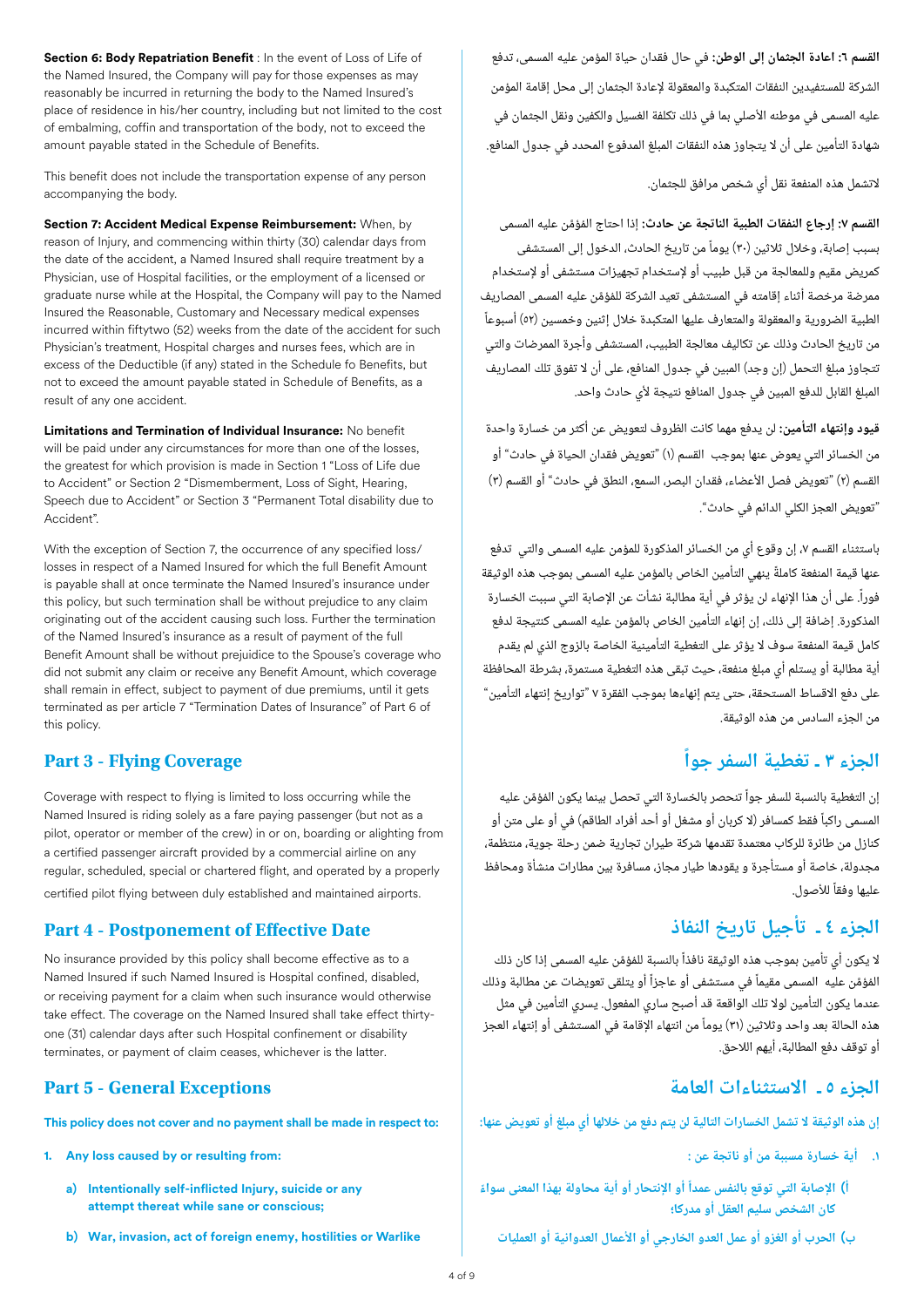**شبه الحربية (سواء كانت الحرب معلنة أم ال) أو التمرد أو الفتنة أو االضرابات أو الشغب االهلي أو الحرب األهلية أو العصيان أو الثورة أو أعمال العنف أو المؤامرة أو الحكم العسكري أو السلطة المغتصبة أو القانون العرفي أو حالة**  الحصار وكل الافعال ذات الطبيعة المشابهة أو أي مرحلة يخدم خلالها المُؤمِّن **عليه المسمى في القوة المسلحة ألي بلد أكان ذلك في السلم أو في الحرب؛**

- **ج) العاهات الخلقية والحاالت الناشئة أو الناتجة عنها؛**
	- **د) المشاركة الفاعلة في أي عمل ارهابي؛**
	- **هـ) السفر إلى/ أو البقاء في العراق وأفغانستان؛ أو**

 **.2 أية مطالبة ناشئة عن خمج انتهازي أو ورم خبيث أو أية حالة مرضية أخرى إذا كان َّ ُ المؤمن عليه المسمی في وقت المطالبة قد شخص بانه مصاب باإليدز AIDS) متالزمة ً ً نقص المناعة المكتسبة) أو بالمركب المتصل باإليدز ( ARC ( أو أظهر فحصا إيجابيا في الدم لألجسام المضادة لفيروس الـHIV) فيروس نقص المناعة)؛ أو**

- **.3 ّأية خسارة تحدث خالل؛**
- **َّ ُ ( قيام المؤمن عليه المسمى بالطيران في أية طائرة نقل أو وسيلة للمالحة ً الجوية باستثناء الوارد تحديدها في الجزء 3 ـ تغطية السفر جوا؛**
- **ب) ُ َّ إشتراك المؤمن عليه المسمى في رياضة كمحترف خالل اللعب أو التدريب، أو اشتراكه في أية منافسات أو مسابقات أو مباريات برية أو جوية أو بحرية، الرياضات والنشاطات الخطرة، كالتسلق على الجبال أو النزول في الحفر، القفز من األماكن العالية، البانجي، الصعود أو الهبوط بالمظلة، االنزالق بالمظلة، التزحلق على الثلج أو الجليد أو الغطس تحت الماء** (diving scuba(**؛أو**

**.٤ أية خسارة ناتجة عن كون ُ َّ المؤمن عليه المسمى ثمال أو تحت تأثير الكحول أو أية ً مادة مخدرة أو اساءة استخدام العقاقير الطبية؛ أو**

**.٥ أية خسارة ناتجة ُ َّ عن قيام المؤمن عليه المسمى باقتراف أو محاولة اقتراف أو اإلشتراك في جناية أو جنحة مقصودة؛ أو**

**.٦ الحاالت السابقة للتأمين، الحمل، الوالدة، اإلجهاض أو اإلسقاط؛ أو**

**.٧ أي خسارة مسببة أو ناتجة بشكل كامل أو جزئي عن اإللتهابات الجرثومية (عدا اإللتهابات البايوجينية التي تحدث نتيجة لبتر أو جرح ناشئين عن حادث) أو أي نوع آخر من األمراض؛ أو**

**.8 أية معالجة طبية أو جراحية إال ما يكون ضروريا فقط كنتيجة إلصابة؛ أو ً**

**.9 أية إصابة جسدية تؤدي إلى فتق؛ أو**

**.10 عالج األسنان أو جراحاتها باستثناء المعالجة أو الجراحة لألسنان الطبيعية السليمة كنتيجة إلصابة؛ أو**

**.11 أية خسارة مسببة من أو ناتجة عن االشعاعات النووية، البيولوجية أو الكيميائية كما هو محدد فيما يلي:**

**أ) استعمال، اطالق أو إرتشاح مواد نووية يؤدي مباشرة أو بشكل غير مباشر إلى تفاعل أو اشعاع نووي أو تلوث إشعاعي، أو**

**ب) نثر أو استعمال مواد جرثومية أو سامة بيولوجية أو كيميائية، أو** 

**ج) اطالق مواد جرثومية أو سامة بيولوجية أو كيميائية.**

**يمكن للمطالب عليه إذا تطلب األمر ذلك كشرط مسبق ألية مسؤولية على الشركة، أن يثبت أن الخسارة لم تنجم بأية طريقة عن أو من خالل أي من الظروف أو األسباب المستثناة في هذه الوثيقة. ُ**

**operations (whether War be declared or not), mutiny, riot, civil commotion, strike, civil War, rebellion, revolution, insurrections; shelling, sniping, ambushes, and all acts of similar nature; or any period a Named Insured is serving in the Armed Forces of any country, whether in peace or War;**

- **c) Congenital anomalies and conditions arising out of or resulting there from;**
- **d) Active participation in Terrorist Acts;**
- **e) Travel to and /or stay in Iraq and Afghanistan; nor**

**2. Any claim caused by an opportunistic infection or malignant neoplasm, or any other sickness condition, if, at the time of the claim, the Named Insured had been diagnosed as having AIDS (Acquired Immune Deficiency Syndrome), ARC (AIDS Related Complex) or having an antibody positive blood test to HIV (Human Immunodeficiency Virus); nor**

- **3. Any loss occurring while:** 
	- **a) The Named Insured is flying in any aircraft or device for aerial navigation except as specifically provided herein under Part 3 Flying Coverage;**
	- **b) The Named Insured is participating in professional sports, whether practicing or playing, competitions, races, matches in land, air or sea, hazardous sports/activities such as rock climbing, mountaineering, bungee jumping, river rafting, potholing, parachuting, paragliding, skiing or scuba diving; nor**

**4. Loss sustained or contracted in consequence of a Named Insured being intoxicated or under the influence of alcohol or any narcotic or abuse of prescription drugs; nor** 

**5. Any loss of which a contributing cause was the Named Insured's attempted commission of, or participation in a felony or a deliberate misdemeanor; nor**

**6. Any Pre-existing Conditions, pregnancy, childbirth or miscarriage; nor**

**7. Loss caused directly or indirectly, wholly or partly by bacterial infections (except pyogenic infections which shall occur through an accidental cut or wound) or any other kind of disease; nor**

**8. Any medical or surgical treatment except as may be necessary solely as a result of Injury; nor**

**9. Any bodily Injury which shall result in hernia; nor**

**10. Dental care or surgery except to sound natural teeth as occasioned by Injury, nor**

**11. Any loss caused by or resulting from nuclear, biological or chemical radiation, defined as:**

- **a) The use, release or escape of nuclear materials that directly or indirectly results in nuclear reaction or radiation or radioactive contamination; or**
- **b) The dispersal or application of pathogenic or poisonous biological or chemical materials; or**
- **c) The release of pathogenic or poisonous biological or chemical materials.**

**The claimant shall, if so required, and as condition precedent to any liability of the Company, prove that the loss did not in any way arise under or through any of the excepted circumstances or causes under this policy.**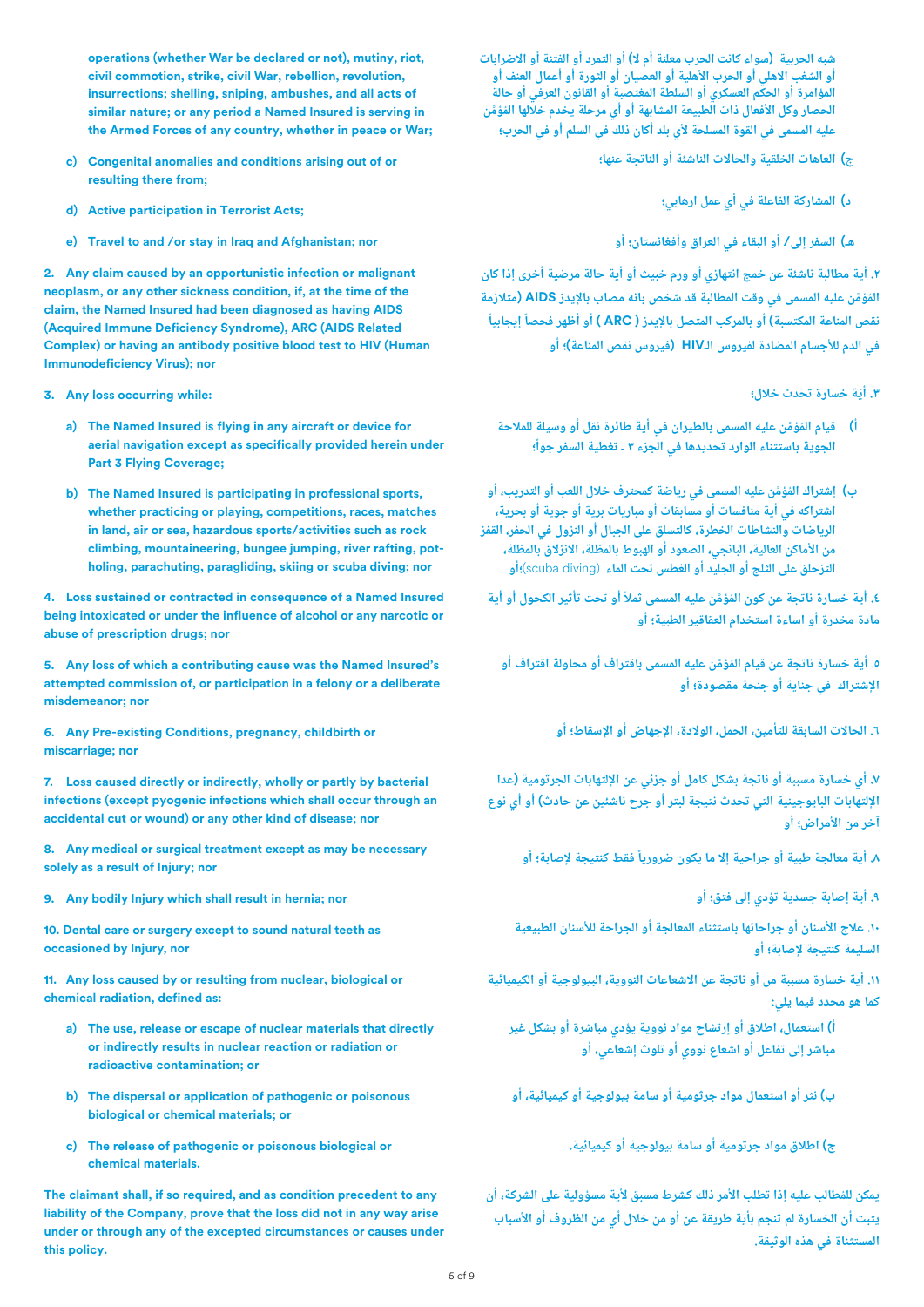# **Part 6- Uniform Provisions**

**1) Entire Contract, Changes:** This policy, including the Certificate of Insurance and any endorsements, constitute the entire contract of insurance.

No change in this policy shall be valid unless approved by the Company and unless such approval be endorsed hereon or attached hereto.

**2) Consideration:** This policy is issued on the basis of the declarations made by the Insured Person and in consideration of the payment in advance of the premium specified in the Certificate of Insurance.

### **Intentional concealment of facts or false statements in the declarations made by the Insured Person which affect the acceptance of the risk by the Company shall invalidate this policy from its inception.**

**3) Effective Date of Insurance:** This policy takes effect on the Policy Effective Date stated in the Certificate of Insurance. After taking effect, this policy continues in effect until the expiry of the period of coverage stated in the Certificate of Insurance and may be renewed on each anniversary thereafter subject to the "Grace Period" and "Renewal Conditions" set forth herein. All periods of insurance shall begin on the Policy Effective Date at 00:01 hours and expire at 23:59 hours of the policy expiry date at the residence of the Named Insured.

Coverage in respect of a Named Insured under this policy shall commence from the Policy Effective Date stated in the Certificate of Insurance, subject to the successful debit of the Insured Person's Debit Card/ Visa/MasterCard Credit Card or his/her Bank Account for the premium due under this policy.

Non-receipt of the first premium by the Company will render this policy null and void immediately, effective from the time of application.

**4) Grace Period:** A grace period of sixty (60) calendar days will be granted for the payment of each premium falling due, during which time this policy shall be continued in force, unless this policy has been cancelled in accordance with clause 10 "Cancellation". The Insured Person shall be liable to the Company for the payment of the premium for the period this policy continues in force. If loss occurs within the grace period, any premium then due and unpaid will be deducted in settlement.

**5) Premiums:** All premiums and applicable taxes are payable in advance by the Insured Person on or before the date they become due, unless official notice of cancellation has been served.

**6) Free Look Period:** The Insured Person is entitled to a free trial period of 30 days effective from the Policy Effective Date, specified in the Certificate of Insurance, during which time, the Insured Person may cancel this policy by sending a written request of cancellation, which must be received by the company at any time within the first 30 days following the Policy Effective Date. During this free-look period any cancellation request will be subject to a full refund of premium paid. No refund will be made if a claim has already been paid.

**7) Change of Address:** The Company must be immediately informed of any change in the Named Insured's residence and/or business addresses.

If a Named Insured sustains a loss after having changed his/her residence and/or business address to a country other than the one declared at the time of policy issuance, then the Company will apply the relevant rules of the insurance coverage terms of that new country, including but limited to the premium rate applicable to that new country, starting from the date of the change. If under the new insurance coverage terms the premium rate is higher than the premium rate applicable to the country declared at the time of policy issuance, then the Insured must pay the difference in premium as determined by the Company. If the Insured did not pay the full premium, including the difference mentioned above, the Company shall have the right to terminate this policy effective from the date of change.

Through this provision, the Company's insurance coverage terms in the new country shall be applied before the occurrence of the loss by the Named Insured under this policy, or prior to the date where the proof of change of residence and/or business address was received by the Company.

**8) Termination Dates of Insurance:** Insurance of any Named Insured shall terminate immediately on the earliest of:

# **الجزء ٦ ـ األحكام الموحدة**

**1) كامل العقد – التغيرات:** إن هذه الوثيقة، بما فيها شهادة التأمين وأي تظهيرات تؤلف عقد التأمين بكامله.

ال يعتبر أي تغيير في هذه الوثيقة نافذا ما لم توافق عليهاالشركة وما لم يجر تظهير تلك الموافقة على هذه الوثيقة أو إرفاقها بها. ً

**2) أساس إصدار الوثيقة:** أصدرت هذه الوثيقة على أساس التصريحات الصادرة من قبل المؤمن عليه، ولقاء الدفع سلفا للقسط المتعلق بهذه الوثيقة المحدد في شهادة التأمين.

**إن إخفاء المؤمن عليه المتعمد للوقائع في التصريحات التي قدمها، أو اإلدالء ببيانات ُ مغلوطة تؤثر في قبول الشركة للخطر المؤمن تبطل هذه الوثيقة منذ نشوئها.** 

**3) تاريخ سريان مفعول التأمين:** يسري مفعول هذه الوثيقة في تاريخ نفاذ الوثيقة المذكور في شهادة التأمين. بعد أن تصبح هذه الوثيقة نافذة، تبقى سارية المفعول حتى تاريخ إنتهاء مدة التغطية المبينة في شهادة التأمين ويجوز تجديد سريان الوثيقة في كل ذكرى سنوية فيما بعد وفقا للأحكام الواردة في فقرة «فترة الامهال» و فقرة "شروط التجديد" أدناه. إن أي مدة للتأمين تبدأ من اليوم التالي لتاريخ نفاذ الوثيقة الساعة ٠٠:٠١ وتنتهي الساعة 23:59 من تاريخ إنتهاء الوثيقة في محل إقامة المؤمن عليه المسمى.

إن التغطية بالنسبة لمؤمن عليه مسمى تبدأ من تاريخ نفاذ الوثيقة المذكور في شهادة التأمين، شرط تمام عملية سحب القسط المتوجب بموجب هذه الوثيقة من بطاقة فيزا/ ماستر كارد اإلئتمانية/ بطاقة الخصم الخاصة بالمؤمن عليه أو من حسابه لدى البنك بنجاح.

إن عدم إستالم القسط األول من قبل الشركة، يجعل هذه الوثيقة الغية فورا من تاريخ تقديم الطلب. ً

 **فترة اإلمهال:** ً **٤)** تعطى مهلة ستين (60) يوما لدفع أي قسط من األقساط المستحقة، ً وتبقى هذه الوثيقة سارية المفعول خالل هذه المهلة ما لم تفسخ بموجب الفقرة 10 "فسخ الوثيقة". يكون المؤمن عليه مسؤولاً تجاه الشركة عن تسديد قسط تأمين الفترة التى تكون فيها هذه الوثيقة سارية المفعول. فإذا حصلت الخسارة خالل فترة اإلمهال، فإن أي قسط مستحق وغير مدفوع يحسم عند تسوية المبالغ المستحقة.

**٥) األقساط :** كافة األقساط و الضرائب المترتبة يتم دفعها من قبل المؤمن عليه قبل أو في موعد استحقاقها. ما لم يتم إرسال إشعار بفسخ الوثيقة.

**٦) فترة المراجعه المجانية:** يكون لدى المؤمن عليه فترة مراجعة مجانية مدتها 30 يوما اعتبارا من تاريخ نفاذ الوثيقة المذكور في شهادة التأمين، يحق للمؤمن عليه القيام بإلغاء هذه الوثيقة عن طريق إرسال طلب خطي بذلك، تستلمه الشركة في أي وقت خالل الـ 30 يوما التي تلي مباشرة تاريخ نفاذ الوثيقة. خالل فترة المراجعة المجانية ممكن الحصول على إعادة كاملة لألقساط الذي دفعت. لن يتم إعادة أي قسط إذا تم بالفعل دفع المطالبة. ً ً

**٧) تغيير العنوان:** يجب إعالم الشركة فورا بأي تغيير لعناوين إقامة و/ أو مكان عمل ً المؤمن عليه المسمى.

في حال وقوع خسارة للمؤمن عليه المسمى بعد تغيير عنوان إقامته و/ أو مكان عمله إلى بلد غير مصرح عنه بموجب الوثيقة، عندها ستطبق الشركة قائمة األحكام السائدة والخاصة بشروط تغطية التأمين في البلد الجديد، بما في ذلك على سبيل المثال ال الحصر نسبة أقساط التغطية التأمينية المطبقة على البلد الجديد، بدءا من تاريخ التغيير. في حال كانت نسبة أقساط التغطية التأمينية للبلد الجديد هي أعلى من نسبة أقساط التغطية التأمينية للبلد المصرح عنه بموجب الوثيقة، فإنه يجب على المؤمن عليه دفع الفرق في الأقساط كما تحدده الشركة. وفي حال لم يقم المؤمن عليه بدفع كامل مبلغ األقساط، بما في ذلك الفرق المذكور أعاله، فإنه يحق للشركة إنهاء الوثيقة من تاريخ التغيير. ً

لغايات تطبيق هذا البند، ستقوم الشركة بتطبيق القواعد الخاصة والسائدة لتغطية التأمين في البلد الجديد قبل حدوث الخسارة المغطاة بموجب هذه الوثيقة أو قبل تاريخ استالم الشركة إلثبات تغيير عنوان اإلقامة و/ أو مكان العمل.

ً **8) تواريخ إنتهاء التأمين:** تنتهي التغطية الشخصية بالنسبة ُ َّ ألي مؤمن عليه مسمى فورا في أحد التواريخ التالية، أيهما أقرب: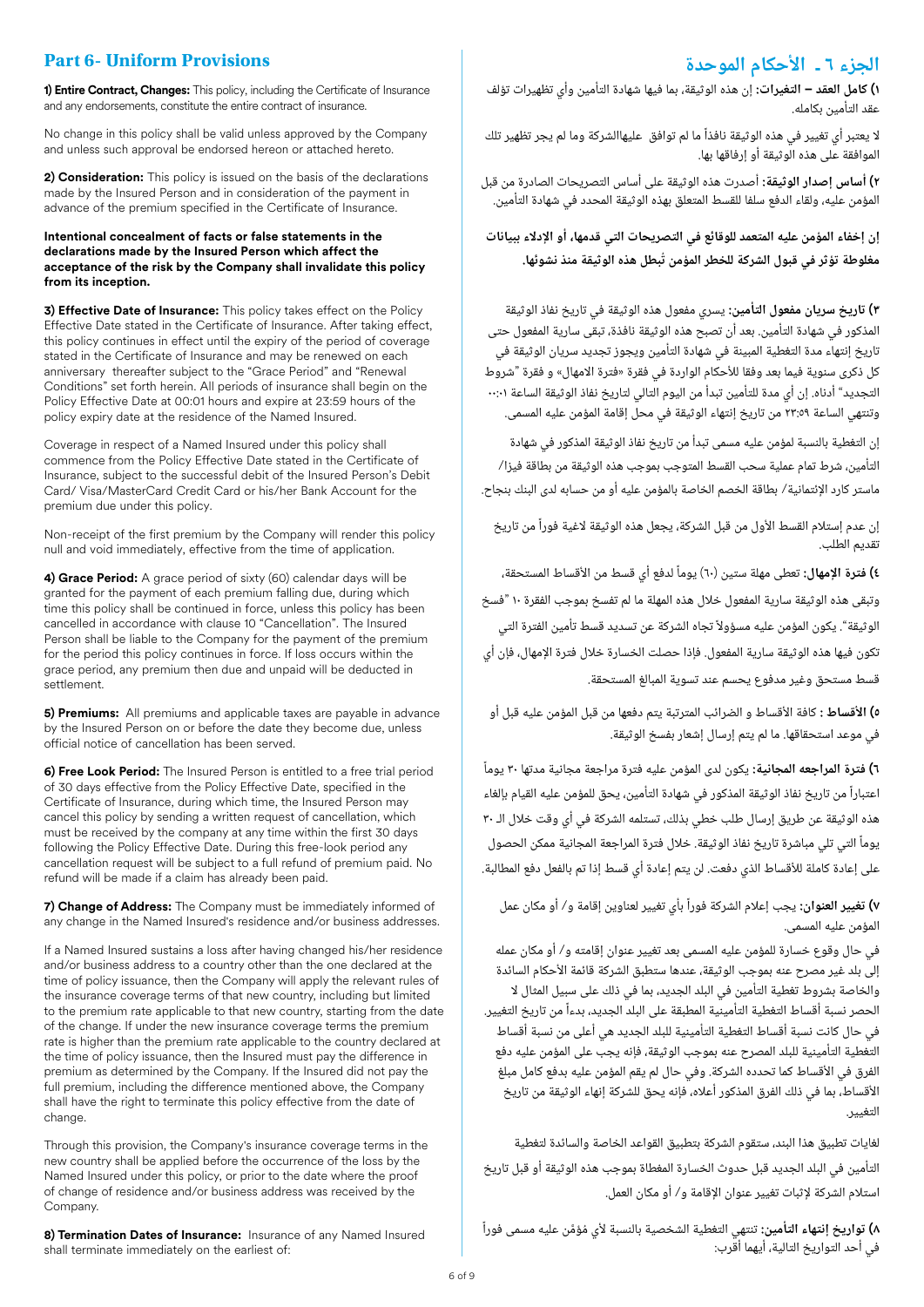- a) the date this policy expires;
- b) the premium due date if the required premium is not paid within the grace period:
- c) the date the benefits are paid to the extent of the Benefit Amount in respect of any Named Insured or Spouse;
- d) the date the Named Insured attains the age of sixty five (65) years;
- e) the date the Named Insured is no longer eligible within the definition of Named Insured;

The termination of the Named Insured's insurance as a result of attaining the age of sixty five (65) years shall be without prejuidice to the Spouse's coveage who did not attain such age, which coverage shall remain in effect, subject to payment of due premiums, until the Spouse attain the age of sixty five (65) years.

Any such termination shall be without prejudice to any valid claim originating prior to the date of termination.

**9) Reinstatement of Policy:** When this policy terminates by reason of nonpayment of premium, any subsequent acceptance of a premium and reinstatement of this policy by the Company shall solely be at the Company's discretion and shall only cover loss resulting from Injury sustained after the date of such reinstatement.

**10) Cancellation:** Following the expiry of the period of coverage as stated in the Certificate of Insurance, the Company may cancel this policy by written notice delivered to the Insured Person or mailed to the last address as shown by the records of the Company which shall be notified to the Insured Person not less than fifteen (15) calendar days before the expiry of the period of coverage. Such cancellation shall be without prejudice to any valid claim originating prior thereto.

**11) Renewal Conditions:** Following the expiry of the period of coverage as stated in the Certificate of Insurance, this policy may be renewed on each anniversary from term to term by payment in advance of the total premium specified by the Company. Nothwithstanding the aforesaid, the Company at the expiry of each period of coverage may decide to change the premium rate at its own discretion, and it shall provide the Insured Person with prior written notice delivered to Insured Person or mailed to the last address as shown by the records of the Company. In such case, payment of the same premium that the Insured Person used to pay during the validity of the previous period of coverage will not renew this policy and this policy will terminate at the end of the period of coverage, and renewal of this policy will only take effect upon payment of the increased premium rate as communicated by the Company in the written notice mentioned above.

**12) Notice of Claim:** Written notice of claim must be given to the Company within ten (10) calendar days after the occurrence or commencement of any loss covered by this policy or as soon thereafter as is reasonably possible. In the event of Loss of Life due to Accident, immediate notice thereof must be given to the Company. Failure to furnish such notice within the time required shall not invalidate nor reduce any claim if it was not possible to give notice within such time. Written notice of claim given by or on behalf of the Named Insured to the Company, or to any authorized official of the Company with information sufficient to identify the Named Insured shall be deemed as notice to the Company.

**13) Claim Forms:** The Company, upon receipt of a notice of claim, will furnish to the claimant such forms as are usually required by the Company for filing proofs of loss.

**14) Time For Filing Claim Forms:** Completed claim forms and written proof of loss must be furnished to the Company within thirty (30) calendar days after the date of notification. Failure to furnish such proof within the time required shall not invalidate nor reduce any claim if it was not possible to give proof within such time. However, no proof will be accepted if furnished later than three (3) years from the time the loss occurred.

أ) تاريخ إنتهاء هذه الوثيقة؛

- ب) تاريخ إستحقاق القسط في حال عدم تسديد القسط ضمن فترة اإلمهال؛
- ج) تاريخ دفع المنافع لحد قيمة المنفعة بالنسبة لأي مُؤمَّن عليه مسمى أو زوجه؛
	- د) ُ َّ تاريخ بلوغ المؤمن عليه المسمى الخامسة و الستين (65) من العمر؛
	- هـ) التاريخ الذي لم يعد المؤمن عليه المسمى مؤهال ضمن تعريف المؤمن عليه المسمى؛ ً

إن إنهاء التأمين الخاص بالمؤمن عليه المسمى كنتيجة لبلوغه سن الخامسة والستين (65) سوف لن يؤثر على التغطية التأمينية الخاصة بالزوج الذي يبلغ هذا العمر، حيث تبقى التغطية الخاصة بالزوج مستمرة، بشرط المحافظة على دفع األقساط المستحقة، حتى بلوغ الزوج الخامسة والستين (65) من العمر.

إن أي إنهاء لهذا التأمين لن يؤثر على أي مطالبة تم تقديمها قبل تاريخ هذا اإلنهاء.

**9) إعادة سريان الوثيقة:** في حال إنتهاء هذه الوثيقة بسبب التخلف عن دفع القسط، فإن قبول أي قسط الحق وإعادة سريان هذه الوثيقة هو خيار للشركة وحدها، وال يغطي إال الضرر الناتج عن إصابة حصلت بعد تاريخ إعادة السريان.

**10) فسخ الوثيقة:** بعد إنتهاء مدة التغطية المبينة في شهادة التأمين يجوز للشركة أن تفسخ هذه الوثيقة في أي وقت كان وذلك بإرسال بالغ خطي يسلم للمؤمن عليه أو يرسل بالبريد إلى آخر عنوان له في سجالت الشركة، على أن يتم إرسال هذا البالغ قبل ما ال يقل عن خمسة عشر (15) يوما من تاريخ انتهاء مدة التغطية. إن هذا الفسخ لن يؤثر في أية مطالبة نشأت قبل ذلك. َّ

**11) شروط التجديد:** بعد إنتهاء مدة التغطية المبينة في شهادة التأمين، يجوز تجديد هذه الوثيقة في كل ذكرى سنوية لها من مدة إلى مدة أخرى وذلك بالدفع المسبق للقسط الكامل المحدد من قبل الشركة، على الرغم من ذلك فإنه يحق للشركة عند انتهاء مدة التغطية أن تغير معدل القسط بناء على تقديرها الخاص، وسوف تقوم بإبالغ المؤمن عليه بإرسال بالغ خطي يسلم للمؤمن عليه او يرسل بالبريد إلى اخر عنوان له في سجالت الشركة، و في هذه الحالة، فإن دفع نفس القسط الذي كان المؤمن عليه يقوم بدفعه خالل مدة التغطية السابقة لن يكون له أثر على تجديد الوثيقة و التي سوف ينتهي مفعولها بانتهاء مدة التغطية، وإن الطريقة الوحيدة لتجديد هذه الوثيقة سوف تكون بقيام المؤمن عليه بدفع معدل القسط اإلضافي المذكور في البالغ الخطي كما هو مذكور أعاله.

ً **(12 اإلشعار بالمطالبة:** يجب إشعار الشركة خطيا بالمطالبة خالل عشرة (10) أيام من ً ; خلال هذه الفترة ممكناً. إن الإشعار الخطي المعطى للشركة من قِبَل أو نيابة عن المُؤمَّن ُّ ً َّ ُ المؤمن عليه المسمى يعتبر إشعارا للشركة. حدوث أو بدء أية خسارة مشمولة بالوثيقة أو في أقرب فترة معقولة. في حال فقدان الحياة نتيجة حادث، يجب إشعار الشركة بذلك فورا. إن التخلف عن تقديم هذا اإلشعار خالل المهلة المحددة لن يبطل أو يخفض أي مطالبة إذا تبين أنه لم يكن تقديم اإلشعار عليه المسمى أو إلى أي مسؤول إداري في الشركة والمتضمن تفاصيل كافية للتعرف على

**13) نماذج المطالبة:** تقوم الشركة لدى إستالمها اشعارا بالمطالبة بتزويد المطالب بتلك ُ ً النماذج التي تطلبها عادة لتقديم إثبات للخسارة.

**1٤) المهلة المحددة لتقديم نماذج المطالبة:** يجب أن يقدم إلى الشركة نماذج المطالبة المعبأة و إثبات خطى عن الخسارة خلال ثلاثين (٣٠) يوماً بعد تاريخ الإشعار. إن التخلف عن تقديم هذا اإلثبات خالل المهلة المحددة لن يبطل أو يخفض أية مطالبة إذا تبين أنه لم يكن تقديم اإلثبات خالل هذه الفترة ممكنا. على أنه لن تقبل تحت أي ظرف مطالبة لم تتسلم الشركة إثباتا عن الخسارة بخصوصها خالل ثالث سنوات (3) من تاريخ وقوع الخسارة. ً ّ ً ً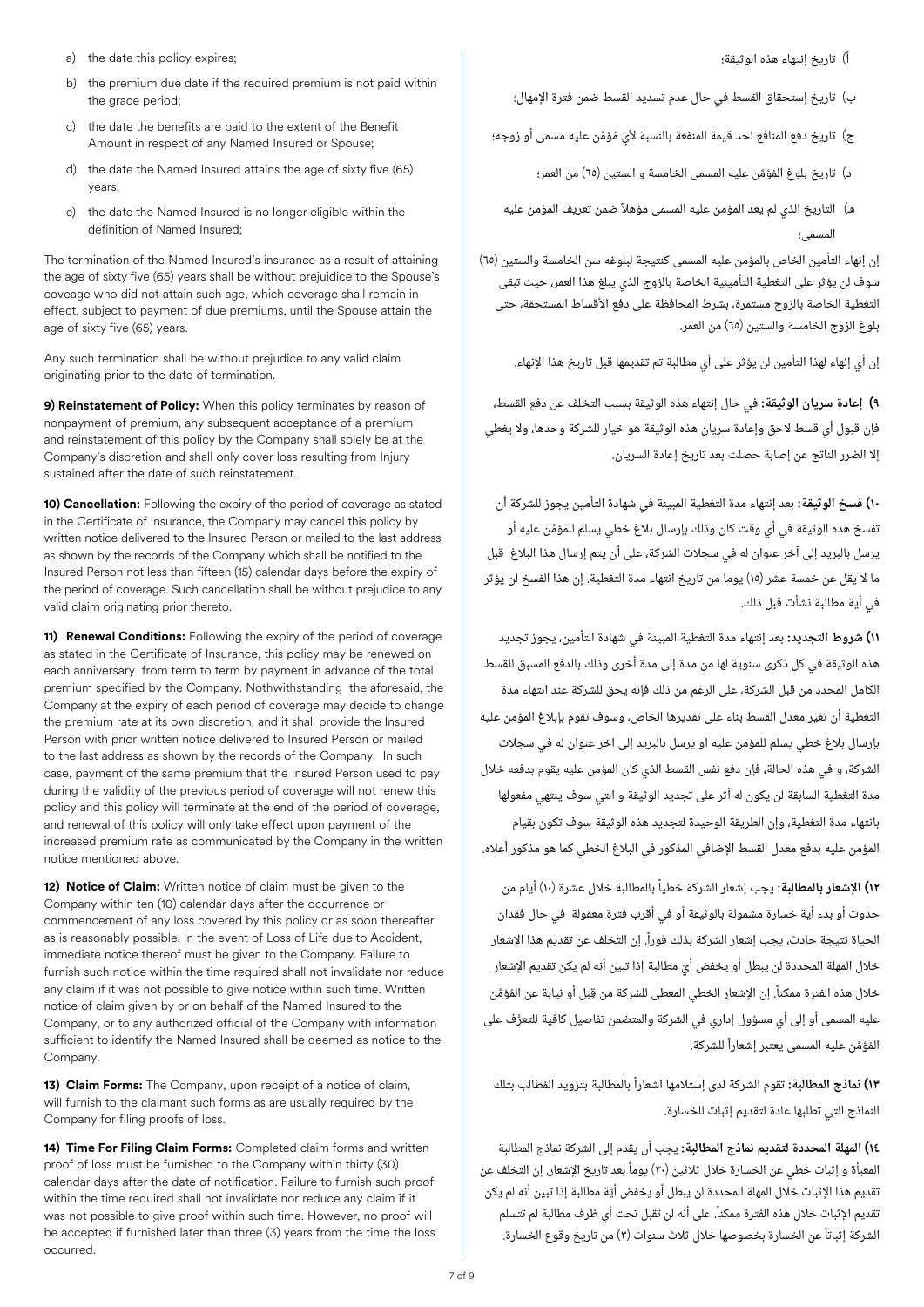**15) Time of Payment of Claim:** Benefits payable under this policy for any loss, will be paid upon receipt of due written proof of such loss, satisfactory to the Company.

**16) To whom Indemnities are Paid:** Loss of Life due to accident benefit under this polilcy, will be paid to the Beneficiary(ies) as evidenced in the Certificate of Insurance: otherwise to the estate of the Named Insured; while any other living benefits will be paid to the Named Insured or his/ her estate if he/she died before receiving those benefits. Any payment made by the Company in good faith pursuant to this provision shall fully discharge the Company to the extent of the payment.

**17) Medical Examination:** The Company, at its own expense, shall have the right and opportunity to examine a Named Insured when and as often as the Company may reasonably require during the pendency of a claim hereunder, and also the right and opportunity to make an autopsy in case of death where it is not forbidden by law.

**18) Legal Actions:** All rights, legal actions and any other lawsuits or claims under this polilcy shall lapse after the expiration of the legal period prescribed by the statute of limitations of the Governing law.

**19) Designation or Change of Beneficiary; Assignment:** The right of designation or change of Beneficiary is reserved to the Insured Person only. No assignment of interest shall be binding upon the Company unless and until the written original or a duplicate thereof is filed with the Company. The Company assumes no responsibility for the validity of such designation or change of Beneficiary or assignment.

20) Consent of Beneficiary: Consent of the Beneficiary, if any, shall not be requisite to change of Beneficiary or to any other changes in this policy.

**21) Misstatement of Age:** If the age of any Named Insured has been misstated, all amounts payable under this policy shall be such as the premium paid would have purchased at the correct age. In the event the age of a Named Insured has been misstated, and if according to the correct age of the Named Insured, the coverage provided by this policy would not have become effective, or would have ceased prior to the acceptance of such premium or premiums, then the liability of the Company during the period the Named Insured is not eligible for coverage shall be limited to the refund, upon written request, of all premiums paid for the period not covered by this policy.

**22) Conformity with Statutes:** Any provision of this policy which, on the Policy Effective Date, is in conflict with statutes of the jurisdiction in which this policy is issued, is hereby amended to conform to the minimum requirements of such statutes.

23) Other Insurance with the Company: If a like policy or policies previously issued by the Company to the Named Insured be in force concurrently herewith, making the aggregate indemnity for the Benefit Amount in excess of the amount of AED 1 Million for the Insured Person under Section 1: Loss of Life due to Accident, the excess insurance shall be void and all premiums paid for such excess shall be returned to the Insured Person or his/her estate.

**24) Governing Law:** This policy shall be subject to the jurisdiction of the United Arab Emirates and to the federal law (6) of 2007 concerning the establishment of the Insurance Authority and the organization governed by the laws and regulations of the United Arab Emirates. Any disputes hereunder shall be referred to the courts of the United Arab Emirates.

**25) Changes in Law:** In the event of any changes in the law of taxation or imposition of new levies or taxes on the Company, or the change of any law or regulation governing the operation of insurance companies in the United Arab Emirates,the Company may vary the benefits and terms and conditions of this policy, after taking prior approval from the Insurance Authority, as it deems appropriate.

**1٥) دفع التعويضات:** إن التعويضات القابلة للدفع بموجب هذه الوثيقة عن أي خسارة،

تدفع مقابل إستالم إثبات خطي أصولي مقبول من الشركة.

**1٦) لمن تدفع التعويضات :** تدفع تعويضات فقدان الحياة بحادث إلى المستفيد المحدد في شهادة التأمين و الذي يجب أن يتم تعيينه خطيا و في حال عدم وجود مستفيد محدد يدفع التعويض إلى تركة المؤمن عليه المسمى. بينما تدفع جميع التعويضات األخرى (الغير المتعلقة بالوفاة) إلى المؤمن عليه المسمى أو إلى تركته إذا توفي قبل استالمه لتلك التعويضات. إن أي مبلغ تدفعه الشركة بحسن نية وفقا لهذا البند يبرئ ذمة الشركة إبراء كامال بحدود المبلغ المدفوع.

**1٧) الفحص الطبي:** يكون للشركة الحق و اإلمكانية بأن تفحص على نفقتها المؤمن عليه المسمى كلما طلبت ذلك بصورة معقولة أثناء وجود مطالبة بموجب هذه الوثيقة قيد الدراسة لدى الشركة، وكذلك يكون لها الحق و اإلمكانية بإجراء تشريح للجثة في حال الوفاة عندما ال يمنع القانون ذلك. َّ

**18) اإلدعاء القانوني:** يسقط الحق بأية مطالبة أو حق أو بإقامة أية دعوى أو إجراء قانوني أو قضائي بموجب وثيقة التأمين هذه بعد انقضاء المدة القانونية المحددة وفقا للقوانين المطبق بها.

**19) تعيين أو تغيير المستفيد؛** التحويل: إن حق تعيين أو تغيير المستفيد محصور بالمؤمن عليه وحده. إن تحويل ملكية هذه الوثيقة أو تحويل أية منفعة بموجبها ال يكون ملزماً للشركة إلا عند استلامها طلب التحويل الخطي الأصلي أو نسخة أصلية وقيده في سجالتها. إن الشركة ال تتحمل أية مسؤولية عن صحة أو نتائج أي تعيين أو تغيير للمستفيد أو تحويل للوثيقة. ؚ<br>ٌ ً

**20) موافقة المستفيد:** إن موافقة المستفيد، إن وجد، ليست شرطا ضروريا لتغيير ً ً المستفيد أو إلجراء أية تعديالت أخرى في هذه الوثيقة.

**21) التصريح الخاطئ عن السن:** في حال إعطاء أي مؤمن عليه مسمى تصريح خاطىء عن سنه، فإن أي مبلغ يستحق دفعه بموجب هذه الوثيقة يعدل بحيث يصبح مناسبا للمبلغ الذي كان يجب دفعه لو ذكر السن الصحيح. وفي حال أن التأمين المنصوص عليه في الوثيقة لم يكن ليسري مفعوله وفقا للسن الصحيح للمؤمن عليه المسمى، أو يكون قد َّ ً إنتهى مفعوله قبل قبول القسط أو األقساط، فإن إلتزام الشركة في الفترة التي ال يكون خلالها المؤمَّن عليه المسمى أهلاً للتأمين يقتصر على إعادة جميع الأقساط المدفوعة خلال المدة التي لا تغطيها هذه الوثيقة وذلك بناءً على طلب خطي. َّ ً ً

**22) التقيد بالقوانين:** إن أي حكم من أحكام هذه الوثيقة يكون بتاريخ نفاذها متعارضا مع قوانين البلد الصادرة فيه هذه الوثيقة، يعدل ههنا ليتوافق مع المتطلبات الدنيا لتلك القوانين. ً

ً **23) التأمينات األخرى لدى الشركة:** إذا وجدت وثيقة أو وثائق مماثلة صادرة سابقا من ً ً الشركة إلى المؤمن عليه المسمى و تكون متزامنة في السريان مع هذه الوثيقة مما يجعل التعويض الإجمالى مقابل قيمة المنفعة يفوق الحد الأقصى الشامل البالغ مليون درهم إماراتي للمؤمن عليه وفقا للقسم :1 فقدان الحياة في حادث، فإن التأمين الزائد يعتبر الغيا و تعاد جميع األقساط المدفوعة مقابل هذه الزيادة إلى المؤمن عليه المسمى أو إلى تركته.

**2٤) القانون المطبق:** تخضع هذه الوثيقة للقوانين و األنظمة المرعية االجراء في دولة اإلمارات العربية المتحدة و للقانون اإلتحادي (6) لسنة 2007 في شأن إنشاء هيئة التأمين وتنظيم أعمالها، وتسري عليه كافة تلك القوانين و الأنظمة. إن جميع المنازعات الناتجة عن هذه الوثيقة سوف تحال إلى محاكم دولة اإلمارات العربية المتحدة.

**2٥) التعديالت على القانون:** في حال طرأت أية تعديالت على القانون الضريبي أو فرضت رسوم وضرائب جديدة على الشركة، أو تغيير في أي قانون أو اللوائح التي تحكم عمل شركات التأمين في دولة اإلمارات العربية المتحدة، يحق للشركة تعديل بنود وشروط هذه الوثيقة، بعد أخذ الموافقه المسبقة عليها من هيئة التأمين، وفقا لما تراه مناسبا. ً ً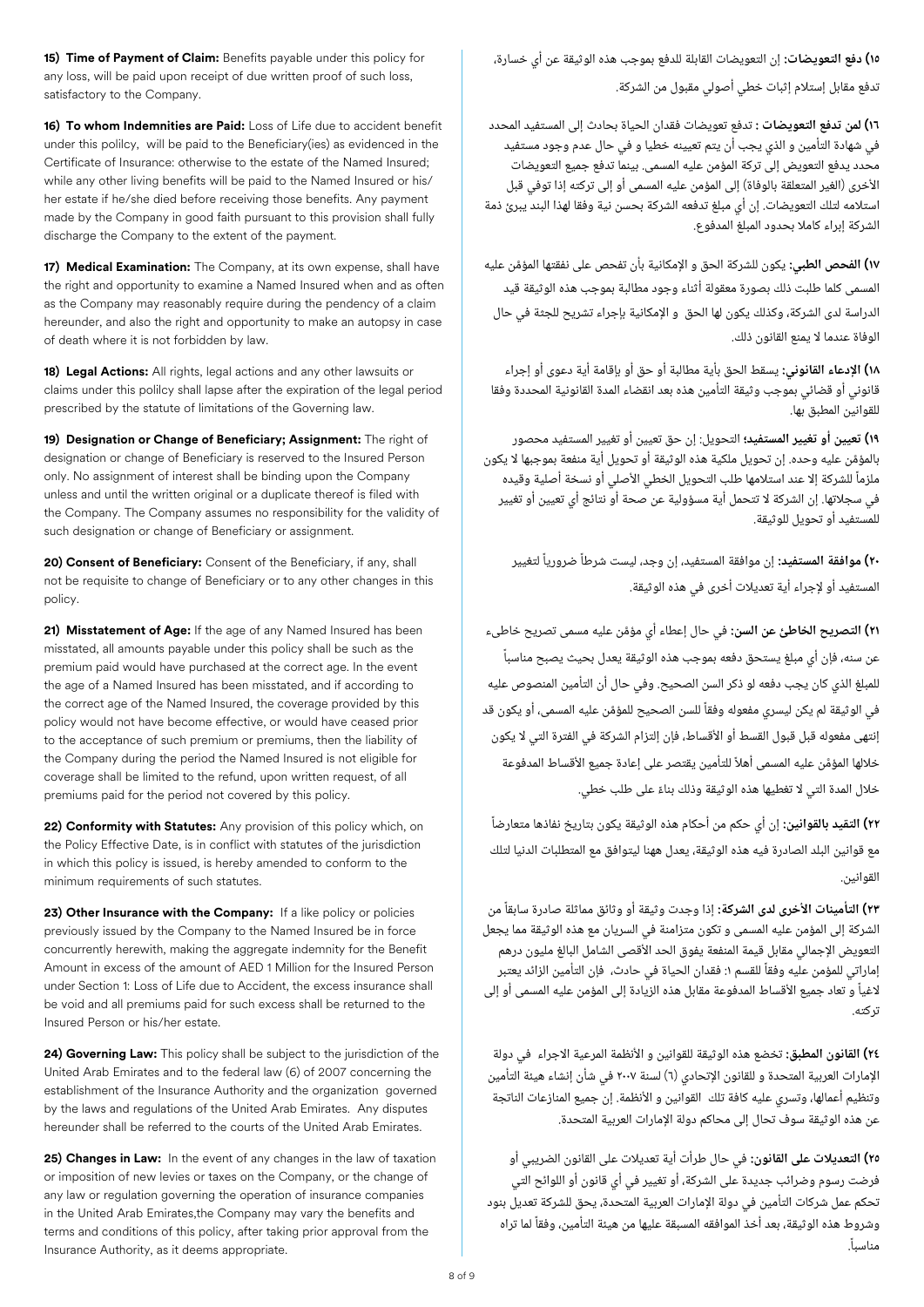**26) Data Transfer:** The Insured Person hereby gives the Company unambiguous consent, to process, share, and transfer his/her personal data to any recipient whether inside or outside the country, including but not limited to the Company Headquarters in the USA, its branches, affiliates, Reinsurers, business partners, professional advisers, Insurance Brokers and/or service providers where the Company believe that the transfer or share, of such personal data is necessary for: (i) the performance of this policy; (ii) assisting the Company in the development of its business and products; (iii) improving the Company's customers experience; (iv) for compliance with the applicable laws and regulations; or (v) for compliance with other law enforcement agencies for international sanctions and other regulations applicable to the Company.

**27) International and Local Sanction and Exclusion Clause:** "MetLife is bound by and must comply with all applicable trade and economic sanctions laws and regulations, including those set forth by the U.S. Department of Treasury, Office of Foreign Assets Control (OFAC) and the United Nations".

MetLife will not provide coverage and/or payment under this policy and/ or any supplementary contract if the policy owner, Insured Person, or person entitled to receive such payment is:

- (I) residing in any sanctioned country;
- (II) listed on the Office of Foreign Asset Control (OFAC) Specially Designated Nationals (SDN) list or any other International or local sanction list; or
- (III) claiming the payment for any services received in any sanctioned country.

The Company shall not be liable to pay any claim or provide any coverage or Benefit to the extent that the provision of such coverage or Benefit would expose the Company to any sanction, under applicable laws.

### **28) VAT Treatment:**

- Notwithstanding any other provision to the contrary stated in this policy, the Insured Person agrees that the premium is exclusive of VAT as may be applicable under the provision of the VAT Law.
- If any supply or benefit provided under or in connection with this policy is or become subject to VAT, the Company shall have the right to increase the premium by the amount of the VAT and recover that additional amount from the Insured Person in addition to the premium.
- For the avoidance of doubt, if any supply or benefit provided under or in connection with this policy becomes subject to VAT, any premium payment the Company receives from the Insured Person without the VAT additional amount will be considered unpaid until such time the Insured Person pays the VAT additional amount in full.

# **Part 7 - Discrepancy**

In case of discrepancy between the English and Arabic policy wording, the latter shall prevail.

**2٦) تحويل البيانات:** يمنح المؤمن عليه الشركة موافقة صريحة لتحويل ومشاركة بياناته الشخصية إلى أي متلق سواء كان داخل أم خارج الدولة، بما في ذلك على سبيل المثال لا الحصر مقر الشركة في الولايات المتحدة الأمريكية، فروعها، الشركات الشقيقة ، شركات إعادة التأمين، شركاء الشركة في الأعمال، المستشارين، وسطاء التأمين و/أو مزودي الخدمات عندما تعتقد الشركة بأن نقل أو مشاركة هذه البيانات الشخصية الزم لـ (أ) تنفيذ التزاماتها بموجب وثيقة التأمين، (ب) مساعدة الشركة في تطوير منتجاتها وأعمالها، (ج) تحسين تجربة العمالء لدى الشركة، (د) لاللتزام بالقوانين واألنظمة المطبقة (هـ) للالتزام بتنفيذ القوانين الأخرى لدى جهات تنفيذ القانون ذات الصلة بالعقوبات الدولية والأنظمة الأخرى المطبقة بالنسبة إلى الشركة.

**2٧) االستثناءات المتعلقة بالعقوبات الدولية والمحلية:** "تخضع متاليف ويجب عليها الالتزام بكافة القوانين والأنظمة والعقوبات التجارية والاقتصادية النافذة بما في ذلك القوانين والأنظمة والعقوبات الصادرة من قبل وزارة الخزانة الأمريكية ومكتب الرقابة على الأصول الأجنبية والأمم المتحدة".

لن تقوم متاليف بتوفير التغطية التأمينية و/أو سداد دفعات وفقا للوثيقة و/أو أي عقد تكميلي في حال كان مالك الوثيقة أو المؤمن عليه أو الشخص المؤهل لتلقي هذه الدفعات:

- ً(I (مقيما في أي دولة مفروض عليها عقوبات.
- (II) مُدرجاً اسمه على قائمة المنظمات أو الأشخاص المحظور التعامل معهم تجارياً الخاصة بمكتب الرقابة على الأصول الأجنبية أو أي قائمة عقوبات دولية أو محلية أخرى.

(III (كانت المطالبة لسداد قيمة أي خدمات متلقاة في أي دولة خاضعة للعقوبات.

ال تكون الشركة مسؤولة عن سداد قيمة أي مطالبة أو توفير أي تغطية تأمينية أو دفع منفعة في حال ان هذه التغطية او دفع المنفعة او المطالبة سوف يُعرَّض الشركة لأي عقوبات بموجب أي قوانين نافذة.

# **28) ضريبة القيمة المضافة:**

- على الرغم من أي نص مخالف في هذه الوثيقة، فإن الشخص المؤمن عليه يوافق أن يكون القسط التأميني غير شامل لضريبة القيمة المضافة كما هو معمول به وفقا ألحكام قانون ضريبة القيمة المضافة. ً
- إذا كانت أو أصبحت أي منفعة أو خدمة توفرها هذه الوثيقة أو ما يتصل بها خاضعة لضريبة القيمة المضافة يحق للشركة زيادة القسط التأميني المستحق بنسبة مبلغ ضريبة القيمة المضافة واستعادة ذلك المبلغ اإلضافي من الشخص المؤمن عليه باإلضافة إلى القسط التأميني. ً
- منعا ألي شك، إذا أصبحت أي منفعة أو خدمة توفرها هذه الوثيقة أو ما يتصل بها خاضعة لضريبة القيمة المضافة، فإن أي قسط تأميني تستلمه الشركة من قبل الشخص المؤمن عليه دون مبلغ ضريبة القيمة سيتم اعتباره غير مكتمل حتى قيام الشخص المؤمن عليه بسداد كامل المبلغ اإلضافي المتعلق بضريبة القيمة المضافة. ً ֧֖֖֖֖֖֚֚֚֚֚֚֚֚֝֝֬<br>֧֪֪֝֝**֓**

# **الجزء ٧ – التعارض**

في حال التعارض أو اإلختالف بين اللغتين اإلنجليزية و العربية للوثيقة، يعتمد نص اللغة العربية.